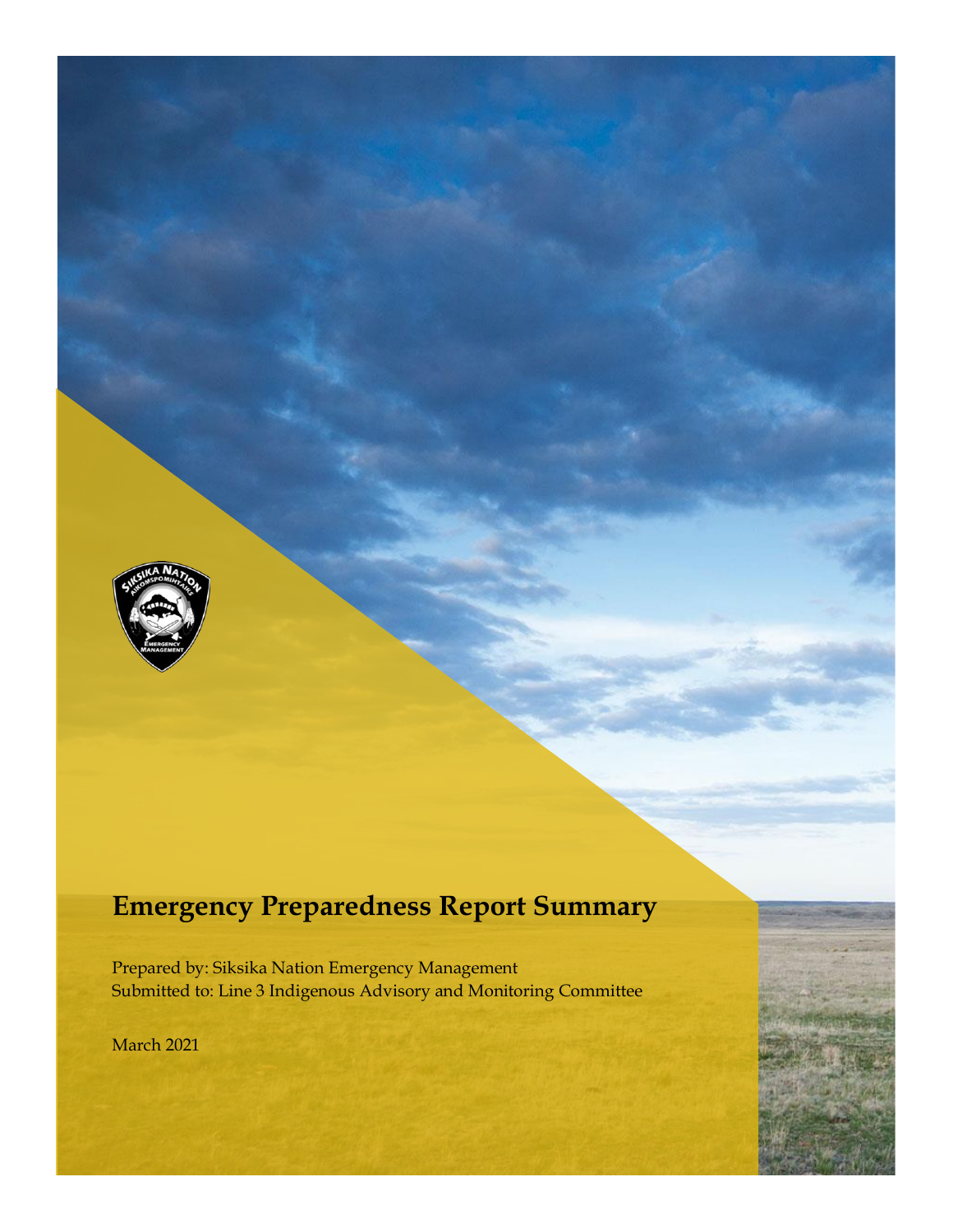**Indigenous communities across Canada continue to be disproportionately impacted by emergency and disaster incidents** due to availability of resources, remoteness, diminished access to emergency services and proximity to areas prone to wildfire, flooding and other extreme weather events .

The Siksika Nation Emergency Management team, with support from ATCO Frontec Disaster & Emergency Management, investigated the state of emergency preparedness in the 98 Indigenous communities determined to be in the potential impact zone of Enbridge's Line 3 Replacement Program (L3RP). The aim is to identify current emergency management opportunities and challenges facing these communities, as well as identify available resources, tools, and initiatives that can be accessed and used to increase emergency management capacity.

Although the primary research for this project focuses on communities affected by the L3RP, the findings are applicable for Indigenous communities across Canada.



#### **PURPOS**

No one better understands the needs of a community better than the community members themselves.

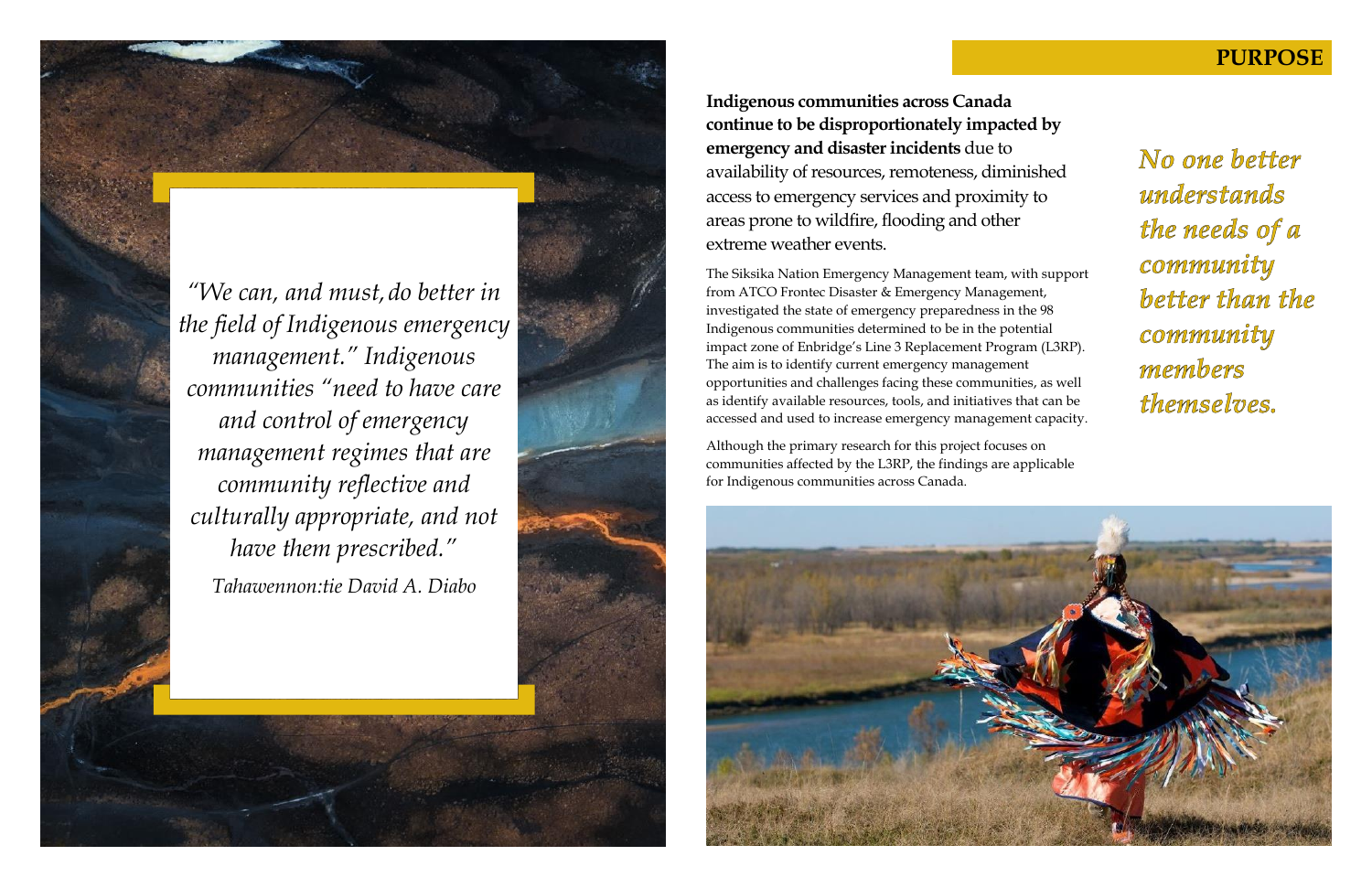,

## **KEY FINDINGS**

Due to limited resources and capacity challenges , many communities do not <mark>h</mark>ave full-time emergency management specialists or teams with community members filling the roles.

Emergency Management is the organization and management of resources and is responsible for dealing with all humanitarian aspects of emergencies (prevention and mitigation, preparedness, response and recovery). The aim is to reduce the harmful effects of all hazards, including disasters.

Emergency Services and First Responders provide immediate assistance to a disaster. Roles such as police, firefighting and emergency medical services are **reactive** in scope.

- Three of five responding communities (60%) have a Director of Emergency Management or incident management team but on a **part -time** or **volunteer** basis only.
- Of the 98 Indigenous communities potentially impacted by the L3RP, approximately one in five (18%) have an emergency management plan in place. Many Nations do not the resources or support to develop an emergency management plan or update plan s in place.



On the other hand, emergency management resources are **proactive** in scope. Such resources look at how a community may **prepare** for a disaster. And when disaster strikes, the emergency management structure organizes different entities and both communicates and collaborates with community leadership, external entities and the general public.

Our research has found:

- Part of the information sharing between Indigenous and non -Indigenous partners should include traditional land use and traditional and cultural practices.
- Cultural sensitivities need to be both acknowledged and respected .
- Indigenous communities desire to be self -reliant and autonomous when it comes to emergency management, and protecting their citizens/members, land and infrastructure.

Communication continues to be a challenge for Indigenous communities to arrange adequate emergency management resources that best serve their communities.

For a variety of reasons, the federal resources designed to help Indigenous communities build emergency management capacity are underutilized. Our research suggests :

- Limited communication between external emergency management entities and acting emergency management staff within an Indigenous community;
- Limited awareness of the resources available including funding and training for a community to build capacity; and
- Limited administrative capacity to assist Indigenous communities to complete proposal and grant applications to support building capacity for emergency management.

The communities from which we heard not only want to be involved : **they want to be heard** .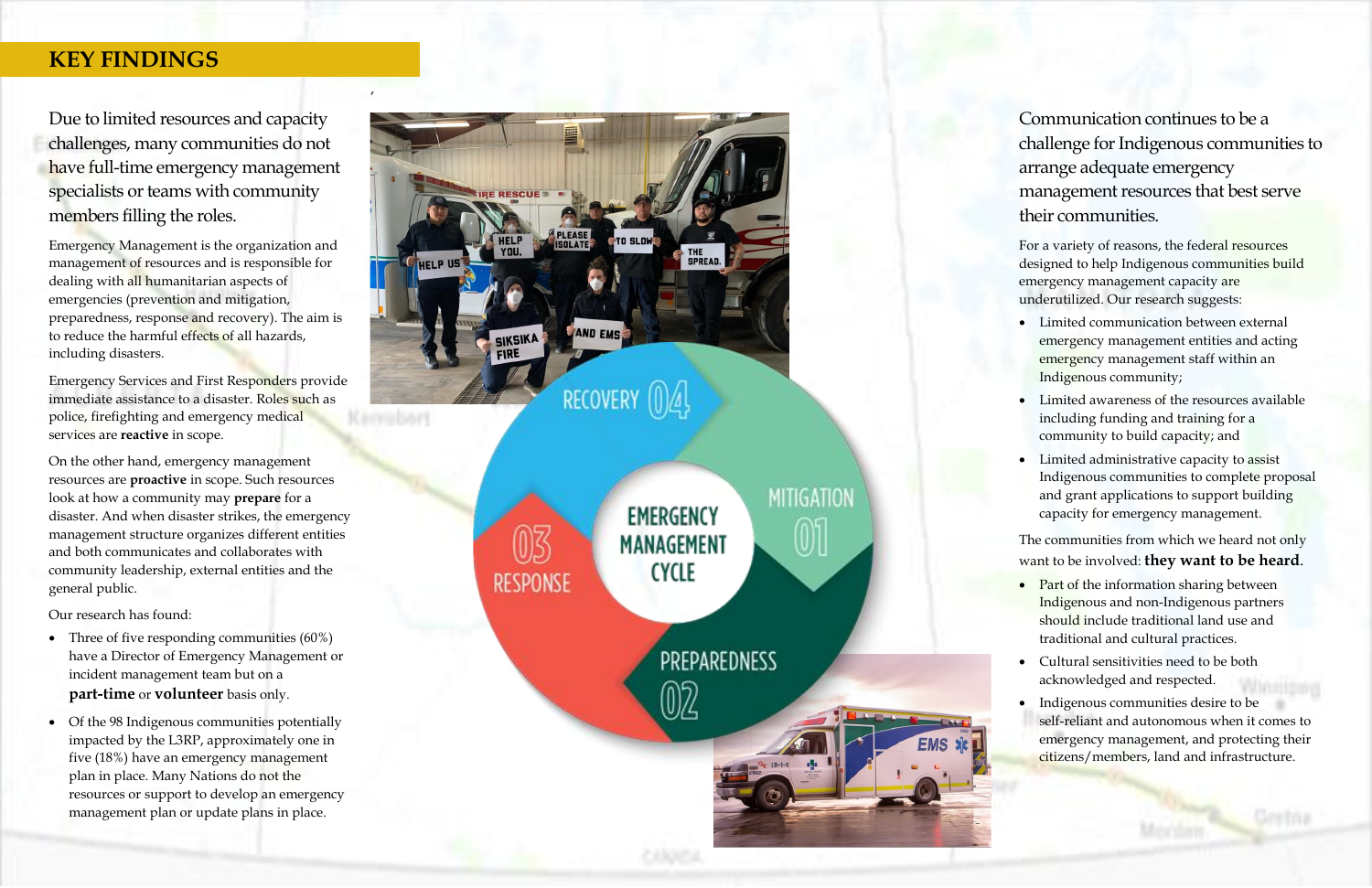Work with Indigenous Services Canada to increase communications aimed at increasing funding access.

- Increase communications and accessibility around available funding for Indigenous communities because they are not accessing funding at a level that would support internal emergency management capacities.
- Develop an information sharing network for Indigenous communities so they may take advantage of funding opportunities, resources and tools – especially for activities relating to mitigation & prevention and preparedness.

Support the desire of Indigenous communities to both develop and deliver an emergency management program that is tailored to their specific needs.

### Develop a designated platform that highlights beneficial training and minimum qualifications.

- Adopt the ICS Canada Standard and set a minimum training expectation for the Director of Emergency Management, Chief and Council, and the incident management team.
- Support community-based training programs (CERT), that can bridge the gap in emergency management scenarios. Community -based teams can be effective to integrate citizens/members into all pillars of emergency management.
- Staff emergency management roles with community members to foster collaboration and increase awareness of disaster risks.
- Deliver ICS and incident management team training programs to increase emergency management expertise within communities.
- Support communities to designate a full-time Director of Emergency Management so that the roles of emergency management and emergency services are distinct. The Director of Emergency Management should be equipped with appropriate resources to carry out the role successfully.

Work with Indigenous Services Canada and/or industry to develop training and partnerships that build internal administrative capacity to plan, develop and apply for future emergency management projects and initiatives on an ongoing basis.

• Indigenous communities want to be part of the solution, not to have solutions thrust upon them. They want whatever solutions are developed to be the product of open and transparent collaboration that prioritizes their traditional knowledge and values.







# **RECOMMENDATIONS**